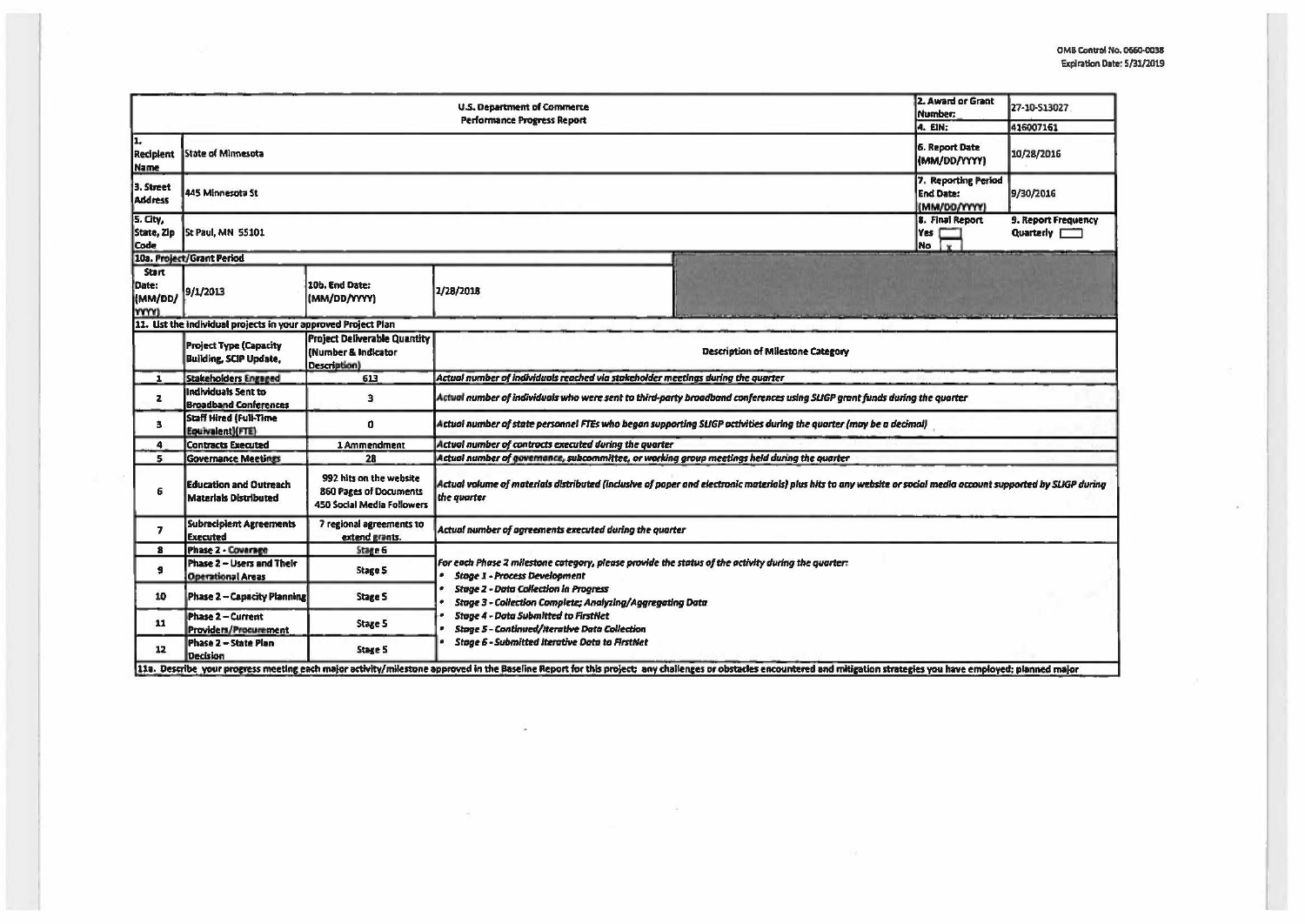| Outreach and Education: Consultation Task Team Region 5 Meeting (July 12th) Hosted - 50 people                                                              |
|-------------------------------------------------------------------------------------------------------------------------------------------------------------|
| South East MN Emergency Communications Board (July 18th) Update on FirstNet - 50 people                                                                     |
| Association of MN Counties Conference - gave presentation on FirstNet (Sept 16)-25 people                                                                   |
| State Fire Marshall training at Camp Ripley presentation on FirstNet (Sept 7th) 100 people                                                                  |
| Central Region NG911 Planning Committee, discussion on FirstNet progress (Aug 11) - 20 People                                                               |
| Benton Cty FirstNet presentation - Rick Juth (Sept 22) 20 people                                                                                            |
| Lake Region Fire Confernece presentation - Chief T. John Cunningham (July 18th) - 60 people                                                                 |
| Central Region EMS Gold Cross - presentation Rick Juth (Aug 15th) - 8 people                                                                                |
| Attended Association of MN Emergency Managers, Breery Point MN (Sept 19) - 300 attendees                                                                    |
| Governance: Monthly Interoperable Data Committee Meetings (Aug & Sept)                                                                                      |
| Monthly StateWide Emergency Communications Board Meetings (July, Aug, Sept)                                                                                 |
| Governor's Executive Team Meetings (July and Sept)                                                                                                          |
| Regional Radio Boards - July Aug Sept - for Seven Regions (21 meetings)                                                                                     |
| Conferences: Attended RECCWG Plenary Meeting FEMA Region 5 (Aug 30 - Sept 1st) Melinda                                                                      |
| APCO presentation by Sgt. Dave Deal (Sept)                                                                                                                  |
| New Mexico HSEM exercise (July) 2 people from Central Region Radio                                                                                          |
| Social Media: MN has Twitter and Facebook accounts, as well as a public facing website.                                                                     |
| Newsletters in Progress, Topics include - Tribal Participation (Pub Nov 2016), Early Builders Stories, The Partner, and the State Plan Evaluation Process.  |
| Other: SPOC Webinar (July 27th)                                                                                                                             |
| SuperBowl 52 Communications Planning Meeting (July 29) - 15 people                                                                                          |
| Participated on FEMA Region 5 Conference Call (Aug 2nd & Sept 6th)                                                                                          |
| Attended the FirstNet Environmental Impact Statement Public Meeting (Sept 7th)                                                                              |
| The focus for the next quarter will be to focus on State Plan elements compared to state requirements, and document that in a Business Case for leadership. |
|                                                                                                                                                             |
|                                                                                                                                                             |
|                                                                                                                                                             |

 $\alpha$ 

11b. If the project team anticipates requesting any changes to the approved Baseline Report in the next quarter, describe those below. Note that any substantive changes to the Baseline Report must be approved by the Nothin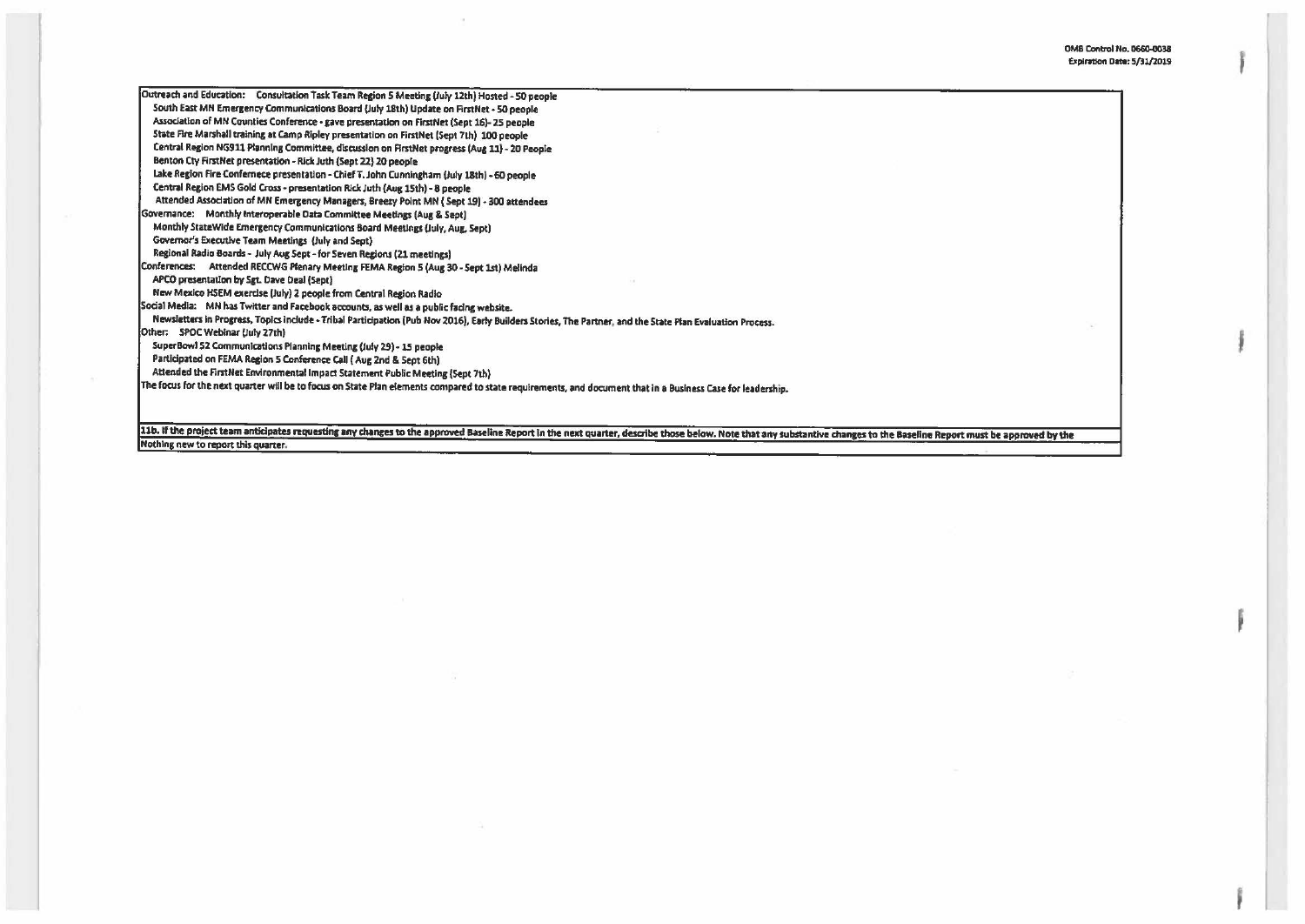$(8)$ 

 $\sim 1$ 

| 11c. Provide any other information that would be useful to NTIA as it assesses this project's progress.                                                         |                                                               |                                                                             |                                                                                                                                                            |                      |                                    |                   |                 |                                  |                                          |
|-----------------------------------------------------------------------------------------------------------------------------------------------------------------|---------------------------------------------------------------|-----------------------------------------------------------------------------|------------------------------------------------------------------------------------------------------------------------------------------------------------|----------------------|------------------------------------|-------------------|-----------------|----------------------------------|------------------------------------------|
|                                                                                                                                                                 | The regional grants were re-established for fiscal year 2017. |                                                                             |                                                                                                                                                            |                      |                                    |                   |                 |                                  |                                          |
|                                                                                                                                                                 |                                                               |                                                                             | 11d. Describe any success stories or best practices you have identified. Please be as specific as possible.                                                |                      |                                    |                   |                 |                                  |                                          |
|                                                                                                                                                                 |                                                               |                                                                             | Minnesota sent two representatives to the HSEM exercise in New Mexico, as well as one representative to APCO to give a presentation.                       |                      |                                    |                   |                 |                                  |                                          |
| 12. Personnel                                                                                                                                                   |                                                               |                                                                             |                                                                                                                                                            |                      |                                    |                   |                 |                                  |                                          |
|                                                                                                                                                                 |                                                               |                                                                             | 12a. If the project is not fully staffed, describe how any lack of staffing may impact the project's time line and when the project will be fully staffed. |                      |                                    |                   |                 |                                  |                                          |
| <b>Fully Staffed.</b>                                                                                                                                           |                                                               |                                                                             |                                                                                                                                                            |                      |                                    |                   |                 |                                  |                                          |
| 12b. Staffing Table - Please include all staff that have contributed time to the project. Please do not remove individuals from this table.<br><b>Job Title</b> |                                                               |                                                                             |                                                                                                                                                            |                      |                                    |                   |                 |                                  |                                          |
| <b>FirstNet</b>                                                                                                                                                 | FTE%<br><b>Project (s) Assigned</b><br>Change                 |                                                                             |                                                                                                                                                            |                      |                                    |                   |                 |                                  |                                          |
| Program                                                                                                                                                         |                                                               |                                                                             |                                                                                                                                                            |                      |                                    |                   |                 |                                  |                                          |
| Manager                                                                                                                                                         | 100%                                                          |                                                                             | <b>FirstNet Program Activities</b>                                                                                                                         |                      |                                    |                   |                 |                                  |                                          |
| Director,                                                                                                                                                       |                                                               |                                                                             |                                                                                                                                                            |                      |                                    |                   |                 |                                  |                                          |
| <b>ECN</b>                                                                                                                                                      | 50%                                                           | <b>Oversight of all activities</b>                                          |                                                                                                                                                            |                      |                                    |                   |                 |                                  |                                          |
|                                                                                                                                                                 |                                                               |                                                                             |                                                                                                                                                            |                      |                                    |                   |                 |                                  |                                          |
|                                                                                                                                                                 |                                                               |                                                                             |                                                                                                                                                            |                      |                                    |                   |                 |                                  |                                          |
|                                                                                                                                                                 |                                                               |                                                                             |                                                                                                                                                            |                      |                                    |                   |                 |                                  |                                          |
|                                                                                                                                                                 | 13. Subcontracts (Vendors and/or Subrecipients)               |                                                                             |                                                                                                                                                            |                      |                                    |                   |                 |                                  |                                          |
|                                                                                                                                                                 |                                                               |                                                                             | 13a. Subcontracts Table - Include all subcontractors. The totals from this table must equal the "Subcontracts Total" in Question 14f.                      |                      |                                    |                   |                 |                                  |                                          |
| <b>Name</b>                                                                                                                                                     | <b>Subcontract Purpose</b>                                    |                                                                             | Type (Vendor/Subrec.)                                                                                                                                      | RFP/RFQ Issued (Y/N) | <b>Contract</b><br><b>Executed</b> | <b>Start Date</b> | <b>End Date</b> | Total Federal Funds<br>Allocated | <b>Total Matching Funds</b><br>Allocated |
| MnFCP                                                                                                                                                           | <b>Comprehensive consultation</b>                             |                                                                             | Vendor                                                                                                                                                     | Y                    | M                                  | 11/4/2013         | 11/26/2018      | \$1,541,600.00                   | \$385,400.00                             |
| <b>NE ECB</b>                                                                                                                                                   | <b>Regional consultation Support</b>                          |                                                                             | <b>Vendor; Joint Powers Entity</b>                                                                                                                         | N                    | Y                                  | 4/27/2014         | 6/30/2017       | \$37,288.80                      | \$9,322.20                               |
| <b>NW ECB</b>                                                                                                                                                   | Regional consultation Support                                 |                                                                             | Vendor; Joint Powers Entity                                                                                                                                | N                    | Y                                  | 4/27/2014         | 6/30/2017       | \$37,288.80                      | \$9,322.20                               |
| <b>MESB</b>                                                                                                                                                     | <b>Regional consultation Support</b>                          |                                                                             |                                                                                                                                                            |                      |                                    |                   |                 |                                  |                                          |
|                                                                                                                                                                 |                                                               |                                                                             | Vendor; Joint Powers Entity                                                                                                                                | N                    | Y                                  | 4/27/2014         | 6/30/2017       | \$37,288.80                      | \$9,322.20                               |
| <b>SE ESB</b>                                                                                                                                                   | <b>Regional consultation Support</b>                          |                                                                             | Vendor; Joint Powers Entity                                                                                                                                | N                    | Y                                  | 4/27/2014         | 6/30/2017       | \$37,288.80                      | \$9,322.20                               |
| <b>SRECB</b>                                                                                                                                                    | Regional consultation Support                                 |                                                                             | Vendor; Joint Powers Entity                                                                                                                                | N                    | Y                                  | 4/27/2014         | 6/30/2017       | \$37,288.80                      | \$9,322.20                               |
| <b>SW ECB</b>                                                                                                                                                   | <b>Regional consultation Support</b>                          |                                                                             | Vendor; Joint Powers Entity                                                                                                                                | N                    | Y                                  | 4/27/2014         | 6/30/2017       | \$37,288.80                      | \$9,322.20                               |
| <b>CM ECB</b>                                                                                                                                                   | Regional consultation Support                                 |                                                                             | Vendor: Joint Powers Entity                                                                                                                                | N                    | ٧                                  | 4/27/2014         | 6/30/2017       | \$37,288.80                      | \$9,322.20                               |
|                                                                                                                                                                 |                                                               | 13b. Describe any challenges encountered with vendors and/or subrecipients. |                                                                                                                                                            |                      |                                    |                   |                 |                                  |                                          |

 $\sim$ 

Some Televate Contract items were reallocated from SUGP funding, to other sources. The intent was to have these paid from other sources, but adjustments needed to be made to the accounting system to reflect that. Since thi

 $\alpha$ 

39

 $\langle H \rangle$